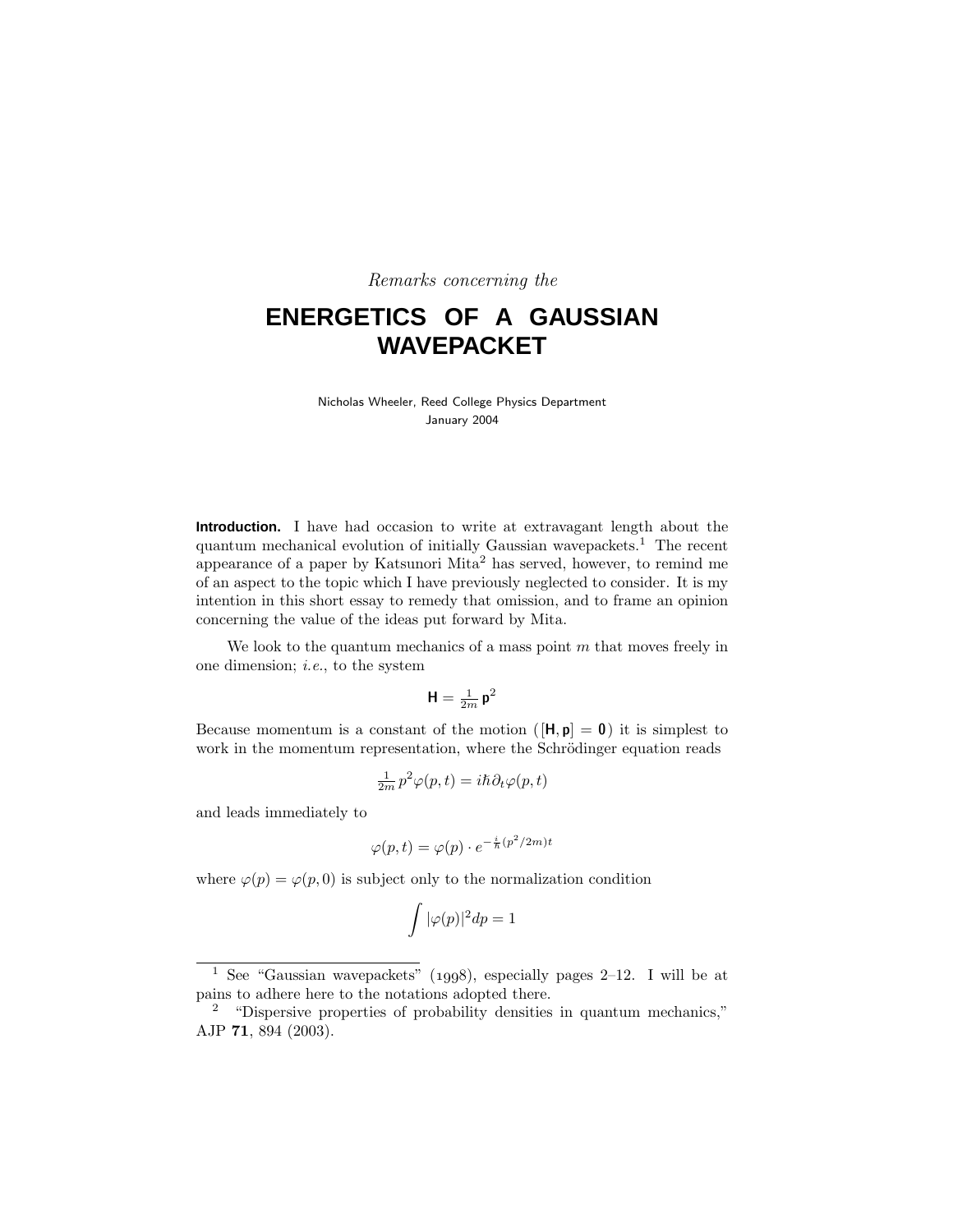I restrict my attention here to the  $(p_0, \lambda)$ -parameterized class of cases

$$
\varphi(p; p_0, \lambda) \equiv \left[\frac{1}{\lambda \sqrt{2\pi}}\right]^{\frac{1}{2}} \exp\left\{-\frac{1}{4}\left[\frac{p-p_0}{\lambda}\right]^2\right\}
$$

Passing by Fourier transformation to the **x**-representation, we find

$$
\psi(x,t) = \frac{1}{\sqrt{h}} \int e^{+\frac{i}{h}px} \left\{ \left[ \frac{1}{\lambda\sqrt{2\pi}} \right]^{\frac{1}{2}} \exp\left\{ -\frac{1}{4} \left[ \frac{p-p_0}{\lambda} \right]^2 \right\} \right\} \cdot e^{-\frac{i}{h}(p^2/2m)t} dp
$$
  
\n
$$
\equiv \left[ \frac{1}{\sigma[1+i(t/\tau)]\sqrt{2\pi}} \right]^{\frac{1}{2}} \exp\left\{ -\frac{x^2}{4\sigma^2[1+i(t/\tau)]} + \frac{i}{h} \frac{p_0 x - (p_0^2/2m)t}{1+i(t/\tau)} \right\}
$$
  
\n
$$
= \left[ \text{etc.} \right]^{\frac{1}{2}} \exp\left\{ \frac{1}{4\sigma^2(t)} \left[ -(x-vt)^2 + i\frac{t}{\tau} (x^2 - v^2 \tau^2) \right] \right\} \cdot \exp\left\{ \frac{i}{h} \frac{mvx}{1+(t/\tau)^2} \right\}
$$

where  $v \equiv p_0/m$  is a "velocity" of arbitrary value, where the parameters  $\tau$ ,  $\lambda$ and  $\sigma$ —which are dimensionally a "time," a "momentum" and a "length" stand in the relationships

$$
\tau \equiv \hbar m/2\lambda^2 \equiv 2m\sigma^2/\hbar
$$

and where

$$
\sigma(t) \equiv \sigma \sqrt{1 + (t/\tau)^2}
$$
  

$$
\geq \sigma
$$

It is evident that

$$
|\psi(x,t)|^2 = \frac{1}{\sigma(t)\sqrt{2\pi}} \exp\left\{-\frac{1}{2}\left[\frac{x-vt}{\sigma(t)}\right]^2\right\} \tag{1.1}
$$

and

$$
|\varphi(p,t)|^2 = \frac{1}{\lambda\sqrt{2\pi}} \exp\left\{-\frac{1}{2}\left[\frac{p-mv}{\lambda}\right]^2\right\} \quad \text{and} \quad t \tag{1.2}
$$

both describe normal distributions,and that

$$
\langle \mathbf{x} \rangle = vt \qquad \qquad \langle \mathbf{p} \rangle = mv
$$
  

$$
\Delta x \equiv \sqrt{\langle \mathbf{x}^2 \rangle - \langle \mathbf{x} \rangle^2} = \sigma(t) \qquad \qquad \Delta p \equiv \sqrt{\langle \mathbf{p}^2 \rangle - \langle \mathbf{p} \rangle^2} = \lambda
$$

At  $t = 0$  we have the "minimal dispersion relation"

$$
\Delta x \cdot \Delta p = \sigma \lambda = \frac{1}{2}\hbar
$$

#### **1. Expected results of energy measurements.** From

$$
\bar{E} \equiv \langle \mathbf{H} \rangle = \frac{1}{2m} \langle \mathbf{p}^2 \rangle = \frac{1}{2m} \left\{ \langle \mathbf{p} \rangle^2 + (\Delta p)^2 \right\}
$$

it is immediate that for a free Gaussian wavepacket

$$
\begin{aligned}\n\bar{E} &= \frac{1}{2}mv^2 + \lambda^2/2m \\
&= \frac{1}{2}mv^2 + \hbar^2/8m\sigma^2 \\
&= \frac{1}{2}mv^2 + \hbar/4\tau\n\end{aligned}
$$
\n(2)

This result is susceptible to several modes of intuitive interpretation. We might,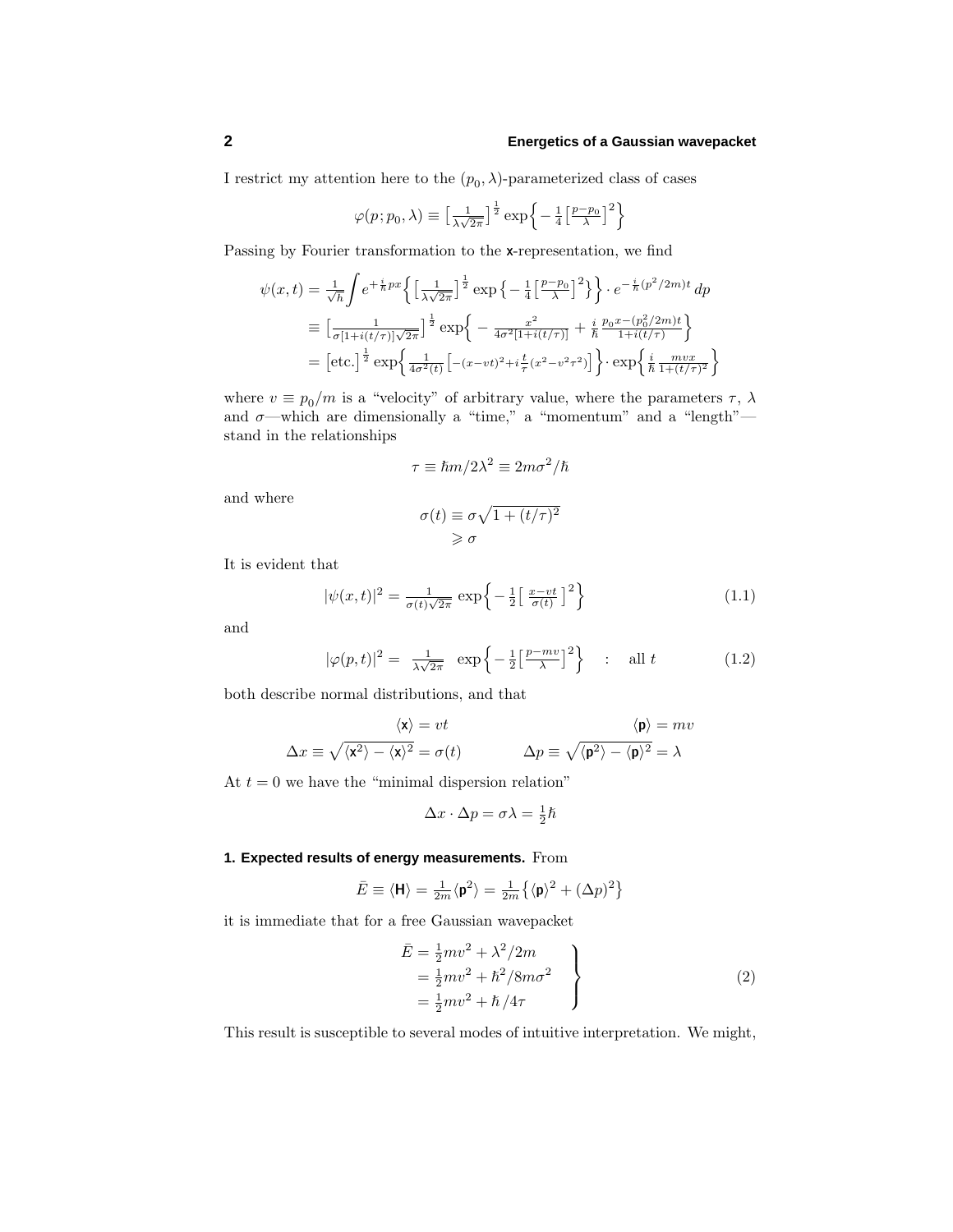#### **Expected results of energy measurements 3**

for example, write

#### $\overline{E}$  = classical drift energy + quantum correction

where both terms are constant, and the latter remains present even in the absence of drift ( $v = 0$ ). The "quantum correction"  $\hbar^2/8m\sigma^2$  can be understood physically as the energy that was *invested in the assembly of the wavepacket* (as distinguished from the energy expended to launch it). Recall in this regard<sup>3</sup> that the least energy investment sufficient to confine a particle to the interior of a one-dimensional box of length  $\ell$  is given by  $E_0 = \hbar^2/8m(\ell/2\pi)^2$ .

Equations (2) display  $\overline{E}$  as a sum of two terms. Mita remarks, in this regard, that the kinetic energy  $T = \frac{1}{2} \sum m_i \dot{x}_i^2$  of a *classical* <u>system</u> of particles —if we write  $x_i = X + r_i$  and understand X to refer to the center of mass

$$
X \equiv \frac{\sum m_i x_i}{\sum m_i} \quad : \quad \text{entails} \quad \sum m_i r_i = 0
$$

—can be written in a form

$$
T = \frac{1}{2} \left(\sum m_i\right) \dot{X}^2 + \frac{1}{2} \sum m_i \dot{r}_i^2
$$
  
=  $T_{\text{of center of mass}} + T_{\text{relative to center of mass}}$ 

typical of the several "splitting theorems" encountered in classical mechanics.<sup>4</sup> It becomes tempting in this light to look upon (2)—though it refers to the physics of a single particle—as the expression of a "quantum mechanical splitting theorem."

Our Gaussian wavepackets are, of course, not eigenfunctions of **H**. Energy measurements will, therefore, display some inevitable statistical scatter. We look, therefore, to

$$
\begin{aligned} (\Delta E)^2 &= \langle \mathbf{H}^2 \rangle - \langle \mathbf{H} \rangle^2 \\ &= \tfrac{1}{4m^2} \big\{ \langle \mathbf{p}^4 \rangle - \langle \mathbf{p}^2 \rangle^2 \big\} \end{aligned}
$$

and after *Mathematica*-assisted calculation obtain

$$
= \frac{1}{4m^2} \{ (m^4 v^4 + 6m^2 v^2 \lambda^2 + 3\lambda^4) - (m^2 v^2 + \lambda^2)^2 \}
$$
  
=  $\lambda^2 (v^2 + \frac{1}{2m^2} \lambda^2)$   
=  $2(\bar{E} + \frac{1}{2}mv^2)(\bar{E} - \frac{1}{2}mv^2)$   
=  $2(mv^2 + \frac{\hbar}{4\tau})\frac{\hbar}{4\tau} > 0$  (3)

It is not surprising that  $\Delta E$  is under the direct control of  $\lambda = \Delta p$ . I have nothing sharp to say about the specific structure of  $(3)$ , but am in position to describe a more elegant method for deriving this and similar results:

<sup>&</sup>lt;sup>3</sup> See, for example, §2.2 in D. Griffiths, *Introduction to Quantum Mechanics*  $(1995),$ 

<sup>&</sup>lt;sup>4</sup> See CLASSICAL MECHANICS  $(1983)$ , pages 60–65.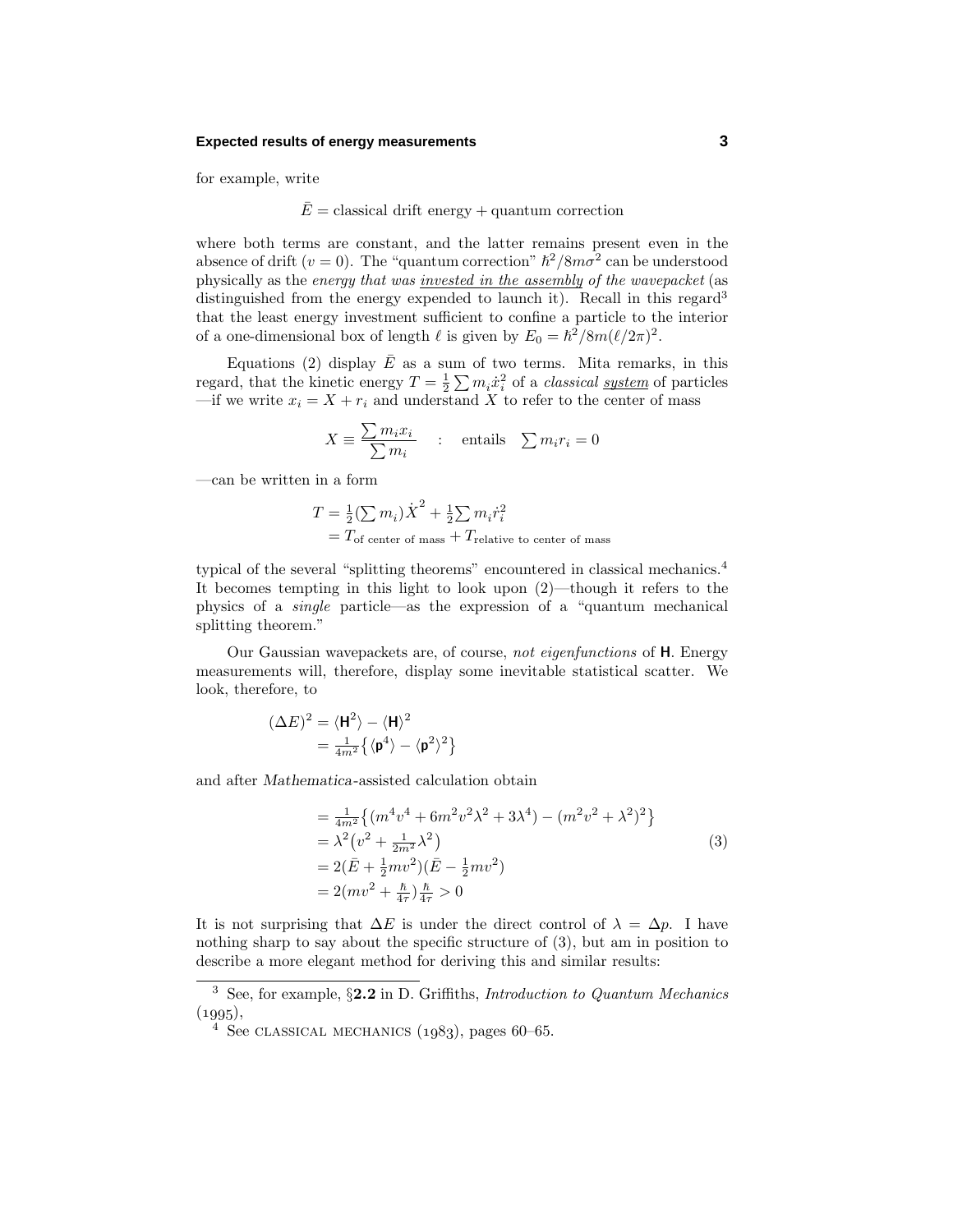We proceed from the observation that

probability that 
$$
0 \leq
$$
 measured energy  $\leq E$   
\n= probability that  $-\sqrt{2mE} \leq p \leq +\sqrt{2mE}$   
\n
$$
= \int_{-\sqrt{2mE}}^{+\sqrt{2mE}} \frac{1}{\lambda\sqrt{2\pi}} \exp\left\{-\frac{1}{2}\left[\frac{p-mv}{\lambda}\right]^2\right\} dp
$$
\n
$$
= \int_0^E w(E) dE
$$

where  $w(E)$  describes how we expect the results of energy measurements to be distributed. Immediately

$$
w(E) = \frac{d}{dE} \int_{-\sqrt{2mE}}^{+\sqrt{2mE}} \frac{1}{\lambda\sqrt{2\pi}} \exp\left\{-\frac{1}{2} \left[\frac{p-mv}{\lambda}\right]^2\right\} dp
$$
  
= 
$$
\frac{m}{\lambda\sqrt{2\pi}\sqrt{2mE}} \left[\exp\left\{-\left[\frac{(2\sqrt{mE}-\sqrt{2}mv)^2}{4\lambda^2}\right]\right\} + \exp\left\{-\left[\frac{(2\sqrt{mE}+\sqrt{2}mv)^2}{4\lambda^2}\right]\right\}\right]
$$
(4)

*Mathematica*—responding to the command

Integrate[ $w(E)$ ,  ${E, 0, \infty}$ , Assumptions $\rightarrow$ {Re[ $\lambda$ ]>0, Re[ $m$ ]>0}] —supplies  $\int_0^\infty w[E] dE = 1$  even though (see the following figure)  $w(E)$  is weakly



FIGURE 1: Graph of  $w(E)$  in the case  $m = v = \lambda = 1$ .

divergent at  $E = 0$ . Similar commands give back (compare (2) and (3))

$$
\bar{E} \equiv \langle E \rangle = \int_0^\infty E \ w(e) dE = \frac{m^2 v^2 + \lambda^2}{2m}
$$

$$
\langle E^2 \rangle = \int_0^\infty E^2 w(e) dE = \frac{m^4 v^4 + 6m^2 v^2 \lambda^2 + 3\lambda^4}{4m^2}
$$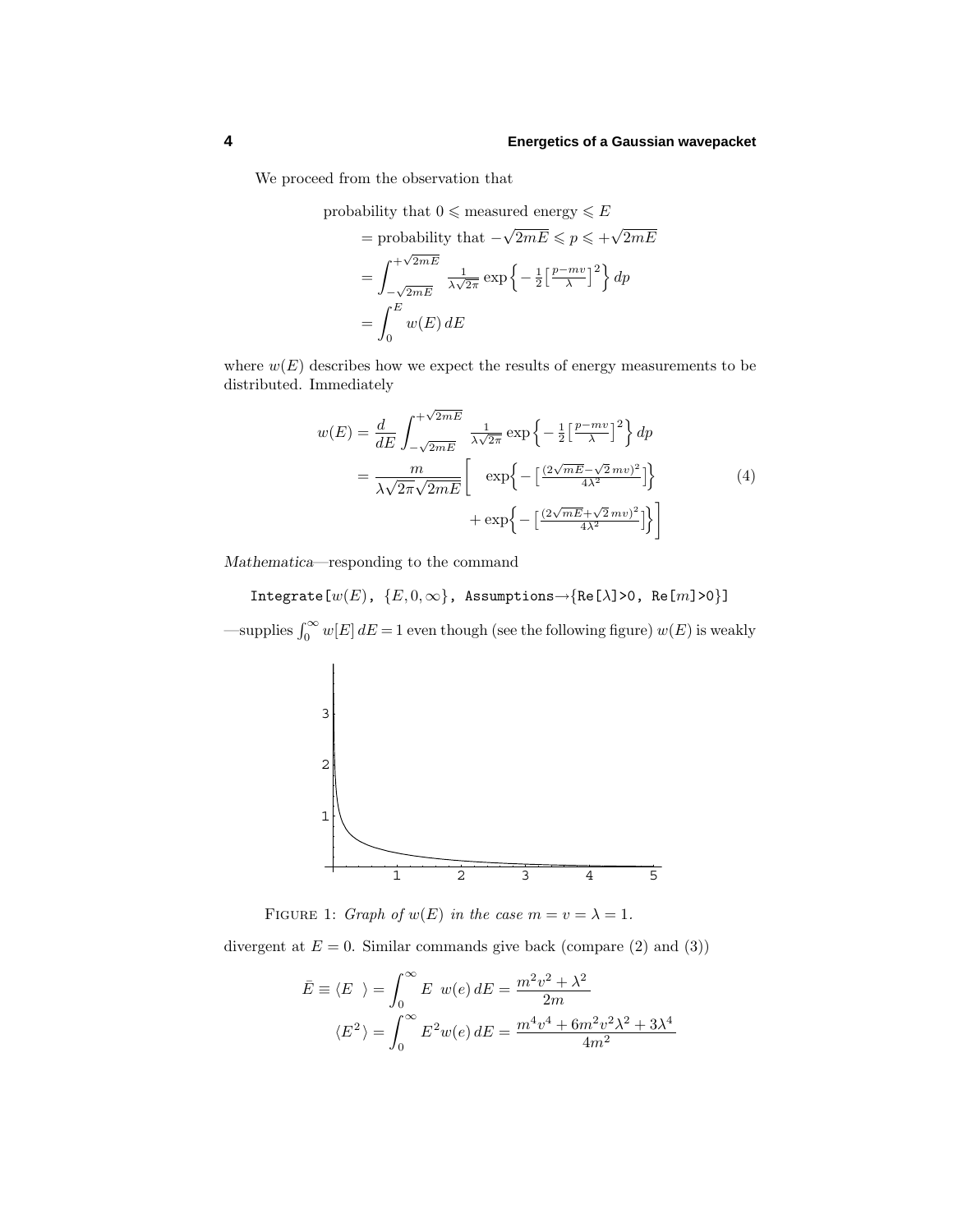and make it easy to extend the list of expected moments:

$$
\langle E^3 \rangle = \int_0^\infty E^3 w(e) \, dE = \frac{m^6 v^6 + 15m^4 v^4 \lambda^2 + 45m^2 v^2 \lambda^4 + 15\lambda^6}{8m^3}
$$
\n
$$
\langle E^4 \rangle = \int_0^\infty E^4 w(e) \, dE = \frac{m^8 v^8 + 28m^6 v^6 \lambda^2 + 210m^4 v^4 \lambda^4 + 420m^2 v^2 \lambda^6 + 105\lambda^8}{16m^4}
$$
\n
$$
\vdots
$$

"Energy conservation" finds expression in the fact that the moments of all orders (which is to say:  $w(E)$  itself) are *t*-independent.

**2. Mita's contribution.** Katsunori Mita indicates on his web page<sup>5</sup> that the theory of "probability density and probability density currents in quantum mechanics" is his main research interest. One might therefore anticipate that he prefers to work in the **x**-representation, and that he entertains a "fluid dynamical" conception of  $\psi$ -motion; his recent publications would seem to support that suspicion.<sup>6</sup>

We note by way of preparation that the Gaussian  $\psi(x, t)$  of page 2 can be shown by direct (*Mathematica*-assisted) computation to satisfy

$$
\left\{-\frac{\hbar^2}{2m}\partial_x^2 - i\hbar\partial_t\right\}\psi(x,t) = 0
$$

and

$$
\int |\psi(x,t)|^2 dx = 1 \quad : \quad \text{all } t
$$

and that—consistently with results already stated—

$$
\langle \mathbf{p} \rangle = -i\hbar \int \psi^*(x, t) \, \partial_x \psi(x, t) \, dx = mv \quad : \quad \text{all } t
$$

$$
\langle \mathbf{H} \rangle = -(\hbar^2 / 2m) \int \psi^*(x, t) \, \partial_x^2 \psi(x, t) \, dx = \frac{1}{2}mv^2 + \frac{1}{4}(\hbar/\tau) \quad : \quad \text{all } t
$$

Mita draws attention to the fact that an integration-by-parts supplies

$$
\langle \mathbf{H} \rangle = \int \mathcal{E}(x, t) \, dx \tag{5}
$$

<sup>&</sup>lt;sup>5</sup> www.smcm.edu/nsm/physics/MITA.HTM. We are informed that he chairs the three-person department at St. Mary's College of Maryland, and that he began his career as a string/particle theorist.

 $6$  "The real part of a wavefunction in tunneling," APJ  $62$ ,  $470$  (1994); "Virtual probability current associated with the spin," AJP **68**,259 (2000); "Fluid-like properties of probability densities in quantum mechanics," AJP **69**, 470 (2001).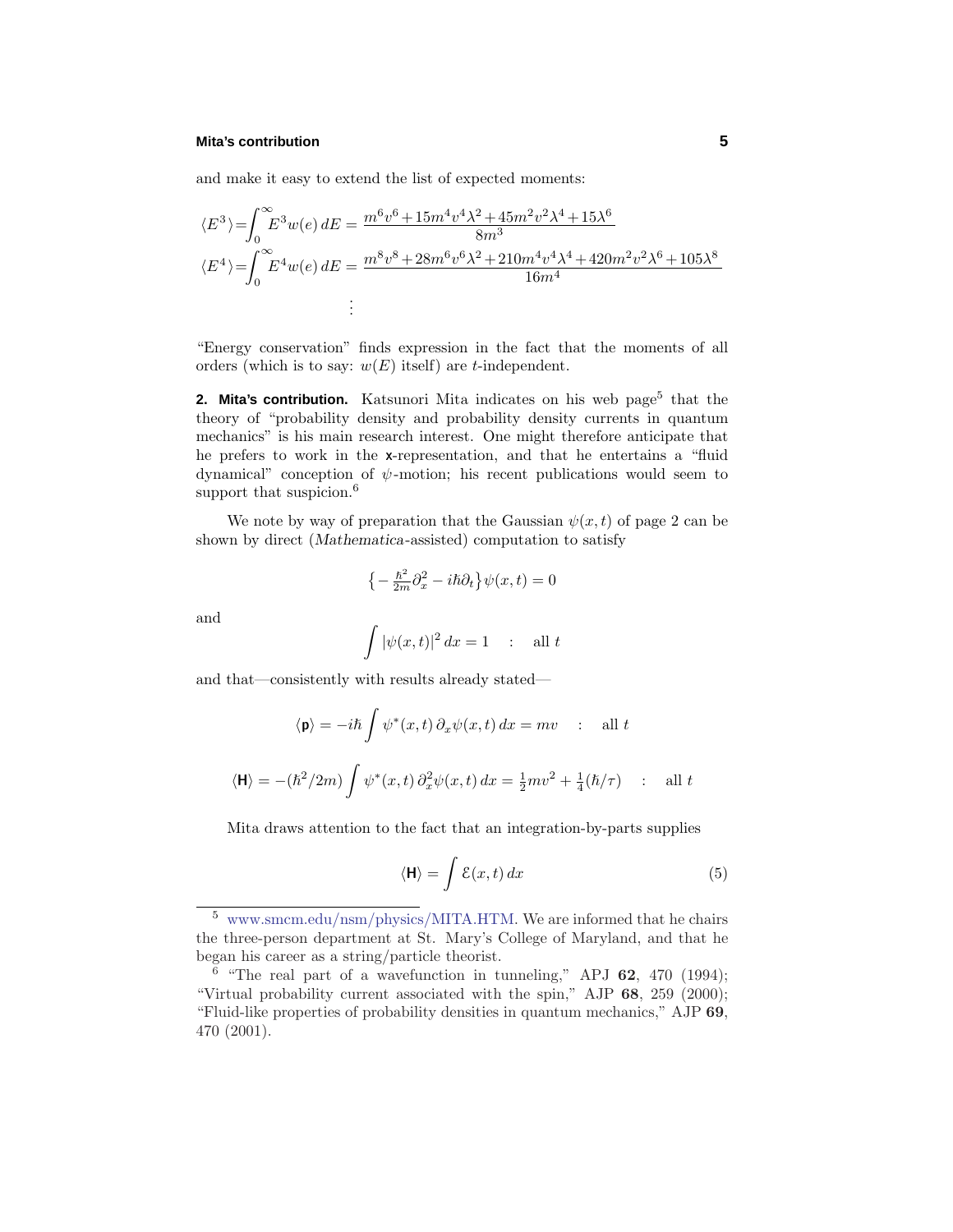where

$$
\mathcal{E}(x,t) \equiv \frac{\hbar^2}{2m} \,\partial_x \psi^*(x,t) \cdot \partial_x \psi(x,t)
$$

can (and—when quantum mechanics is developed in the language of classical field theory—definitely would) be looked upon as an "energy density." With Mita<sup>7</sup> we observe that  $\mathcal E$  can be notated

$$
\mathcal{E} = \frac{\hbar^2}{2m} \frac{|\psi^* \partial_x \psi|^2}{\psi^* \psi} \tag{6}
$$

Recall now that

probability density 
$$
\rho = \psi^* \psi
$$
  
probability current  $J = i \frac{\hbar}{2m} (\psi \partial_x \psi^* - \psi^* \partial_x \psi)$   
 $= \frac{1}{2m} (\psi^* \frac{\hbar}{i} \partial_x \psi + \text{conjugate})$   
 $= \frac{1}{m} \text{Re} {\psi^* \frac{\hbar}{i} \partial_x \psi}$  (7.1)

and, drawing inspiration from the last of those equations, define

$$
D = \frac{1}{m} \text{Im} \{ \psi^* \frac{\hbar}{i} \partial_x \psi \} = \frac{1}{2m i} (\psi^* \frac{\hbar}{i} \partial_x \psi - \text{conjugate}) = -\frac{\hbar}{2m} (\psi \partial_x \psi^* + \psi^* \partial_x \psi) = -\frac{\hbar}{2m} \partial_x \rho
$$
 (7.2)

We then have

$$
\frac{1}{m}\psi^* \frac{\hbar}{i}\partial_x \psi = J + iD
$$

giving

$$
\mathcal{E} = \frac{m}{2\rho} |\frac{1}{m} \psi^* \frac{\hbar}{i} \partial_x \psi|^2
$$
  
=  $\frac{m}{2\rho} (J^2 + D^2)$  (8)  
=  $\mathcal{E}_{\text{drift}} + \mathcal{E}_{\text{dispersion}}$  by Mita's interpretation

We have here displayed  $\mathcal E$  as a sum of two (manifestly non-negative) terms, and might claim to have obtained a"quantum mechanical splitting theorem." It is, however, distinct from all previous such theorems, for computation in the Gaussian case gives

$$
\int \mathcal{E}_{\text{drift}}(x,t) \, dx = \frac{16m^4v^2 \sigma^6 + 4m^2t^2v^2 \sigma^2 \hbar^2 + t^2 \hbar^4}{32m^3\sigma^6 + 8mt^2\sigma^2 \hbar^2}
$$

which by expansion in powers of  $\hbar$  becomes

$$
= \frac{1}{2}mv^2 + \frac{1}{4}(\hbar/\tau)\vartheta^2 \left\{ 1 - \vartheta^2 + \vartheta^4 - \vartheta^6 + \dots \right\}
$$

(here  $\vartheta \equiv t\hslash/2m\sigma^2 = t/\tau$ ) and for all values of  $\vartheta$  can be written

<sup>7</sup> What I present is actually a one-dimensional reorganization of Mita's three-dimensional argument.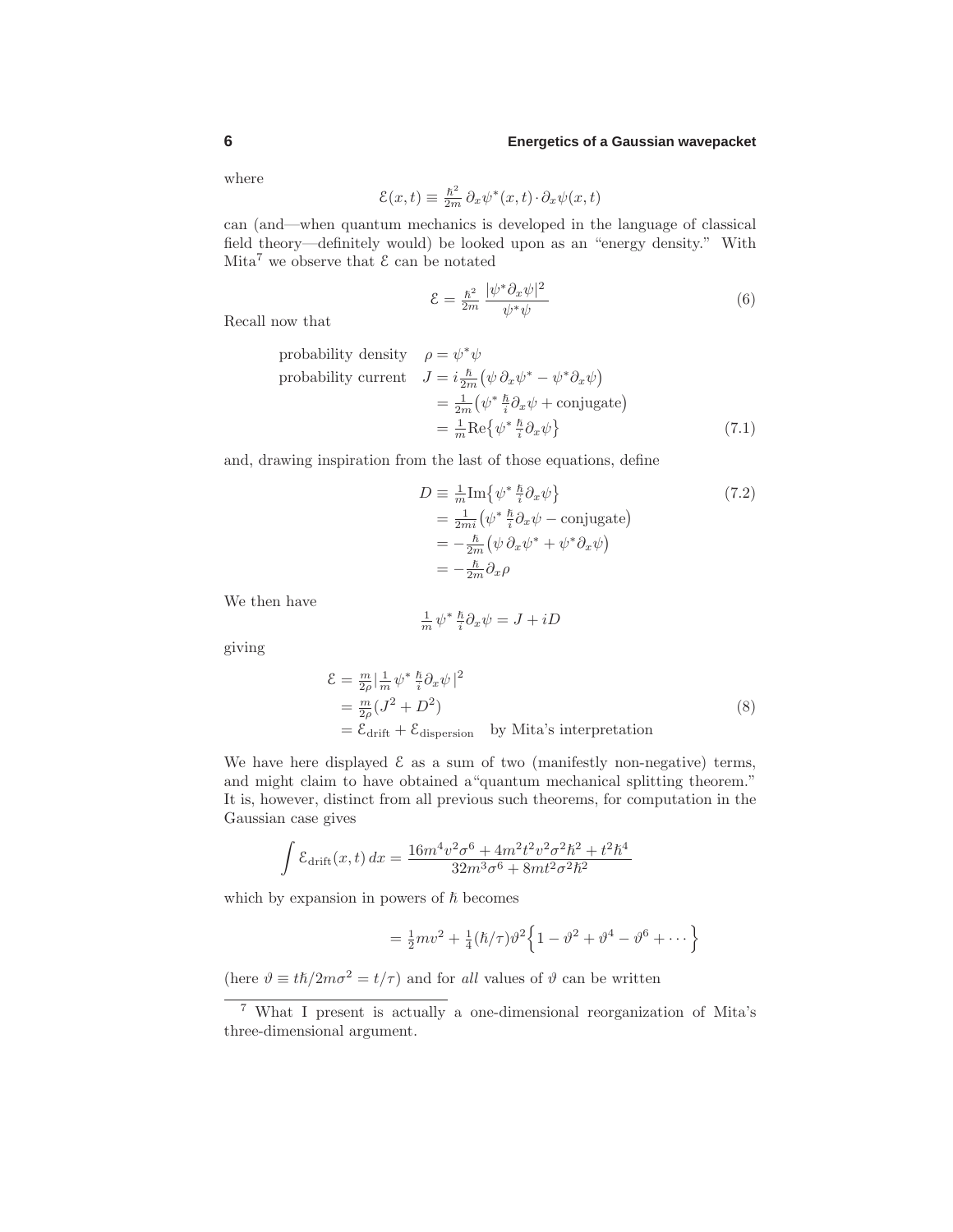$$
= \frac{1}{2}mv^2 + \frac{1}{4}(\hbar/\tau) \cdot \frac{\vartheta^2}{1+\vartheta^2}
$$
\n(9.1)

Similarly

$$
\int \mathcal{E}_{\text{dispersion}}(x, t) dx = \frac{\hbar^2 m \sigma^2}{8m^2 \sigma^4 + 2t^2 \hbar^2}
$$

$$
= \frac{1}{4} (\hbar/\tau) \cdot \frac{1}{1 + \vartheta^2}
$$

$$
= \frac{1}{4} (\hbar/\tau) \cdot \left\{ 1 - \frac{\vartheta^2}{1 + \vartheta^2} \right\}
$$
(9.2)

We note that both

$$
E_{\text{drift}}(t) \equiv \int \mathcal{E}_{\text{drift}}(x, t) dx \quad \text{and} \quad E_{\text{dispersion}}(t) \equiv \int \mathcal{E}_{\text{dispersion}}(x, t) dx
$$

are  $time-dependent$ , though their sum is a familiar constant:

 $E_{\text{drift}}(t) + E_{\text{dispersion}}(t) = \bar{E}$  : all t (10)

The situation is illustrated in the following figure:



FIGURE 2: The lower curve shows the growth of  $E_{\text{drift}}(t)$ , with time marked off in  $\tau$ -units. The shaded region shows the diminishing contribution made to  $\overline{E}$  by  $E_{\text{dispersion}}(t)$ . I can think offhand of no way in which such a figure might be extracted from observational data: the point illustrated is, in that sense and to that extent, entirely formal.

Recognizing the physical importance that familiarly attaches to the

probability current 
$$
J = \frac{1}{m} \text{Re} \{ \psi^* \mathbf{p} \psi \}
$$

Mita takes satisfaction from the fact that he has found work for

$$
D = \frac{1}{m} \text{Im} \{ \psi^* \mathbf{p} \, \psi \}
$$

to do, and devotes the remainder of his paper to an effort to support his claim that  $D$  is an "important object, susceptible to useful physical interpretation" [my quotation marks]. I attempt to follow him down this road: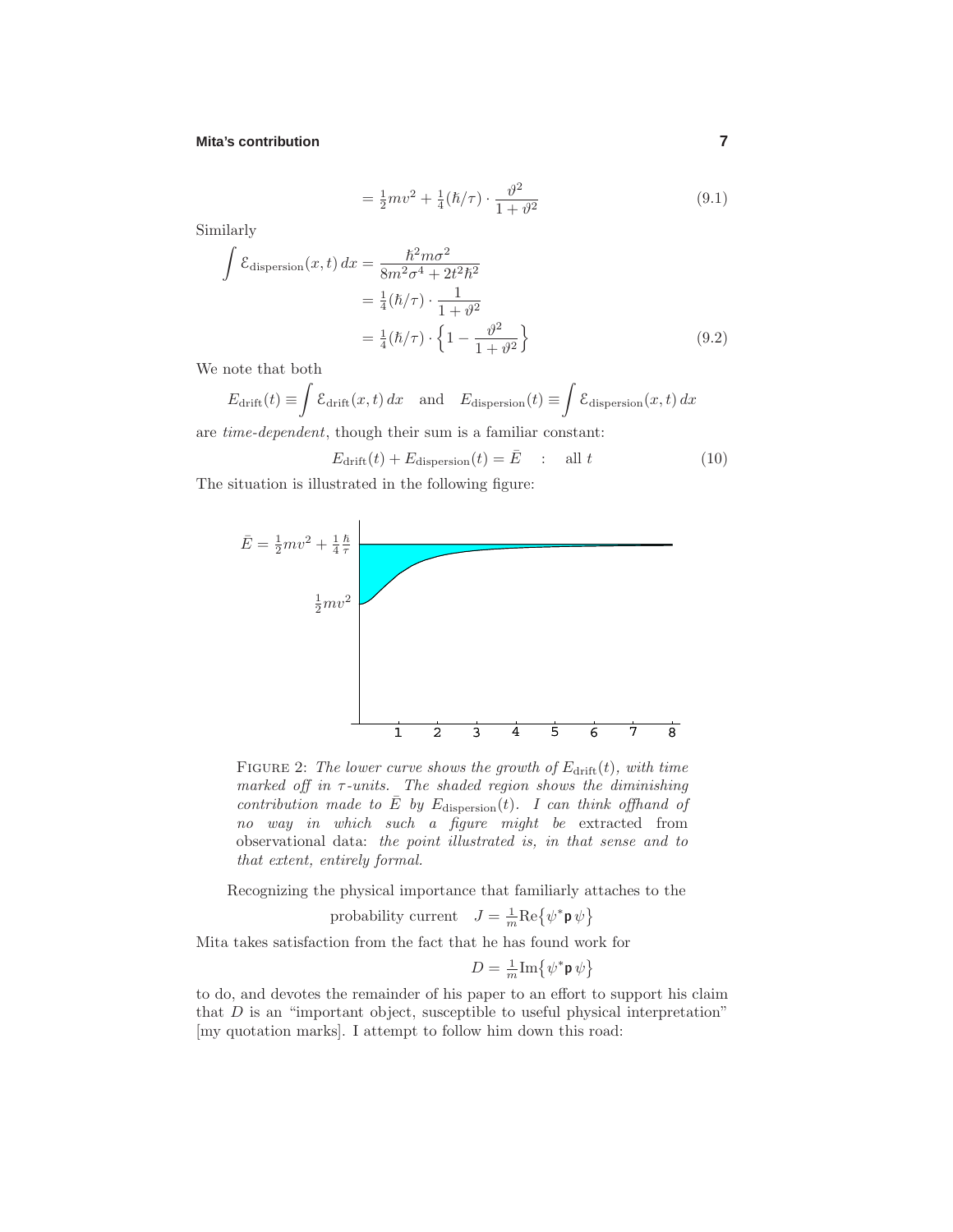Assuming  $\psi(x, t)$  to have the Gaussian form described on page 2, we (with major assistance by *Mathematica*) compute

$$
J(x,t) = \frac{v + xt/\tau^2}{1 + (t/\tau)^2} \cdot \underbrace{\frac{1}{\sigma(t)\sqrt{2\pi}} \exp\left\{-\frac{1}{2}\left[\frac{x - vt}{\sigma(t)}\right]^2\right\}}_{\rho(x,t)}
$$

$$
= v\rho + \frac{t(x - vt)}{\tau^2[1 + (t/\tau)^2]}\rho
$$
(11.1)

$$
D(x,t) = \frac{x - vt}{\tau [1 + (t/\tau)^2]} \rho \tag{11.2}
$$

Therefore

$$
J = v\rho + (t/\tau)D\tag{12.1}
$$

which by (7.2) becomes

$$
= v\rho - \frac{\hbar t}{2m\tau}\partial_x\rho
$$

$$
= v\rho - t\frac{\hbar^2}{4m^2\sigma^2}\partial_x\rho
$$

This Mita would have us read as a statement that

$$
= J_{\text{drift}} + J_{\text{dispersion}} \tag{12.2}
$$

I would emphasize that (11) and (12) describe (non-obvious) special properties of launched Gaussian solutions of the free-particle Schrödinger equation: they do not pertain to free wavepackets-in-general.

From (12.1) it follows that the probability conservation equation

$$
\partial_t \rho + \partial_x J = 0
$$

can be written

$$
(\partial_t + v\partial_x)\rho = t\frac{\hbar}{2m\tau}\partial_{xx}\rho\tag{13.1}
$$

which in the case  $v = 0$  assumes the form

$$
\downarrow
$$
  
\n
$$
\partial_t \rho = t \frac{\hbar}{2m\tau} \cdot \partial_{xx} \rho
$$
\n(13.2)

of a diffusion equation with a time-dependent diffusion coefficient. Equation (13.1) can be recovered from (13.2) by a change of variables

$$
\begin{array}{c}\nt = t \\
x = x - vt\n\end{array}\n\right\} \quad \Longrightarrow \quad \begin{cases}\n\partial_t = \partial_t + v \partial_x \\
\partial_x = \partial_x\n\end{cases}
$$

*i.e.*, by passing to a drifting frame, the assumption here being that  $\rho(x, t)$ transforms as a scalar:  $\rho(x, t) \rightarrow \rho(x, t) = \rho(x - vt, t)$ .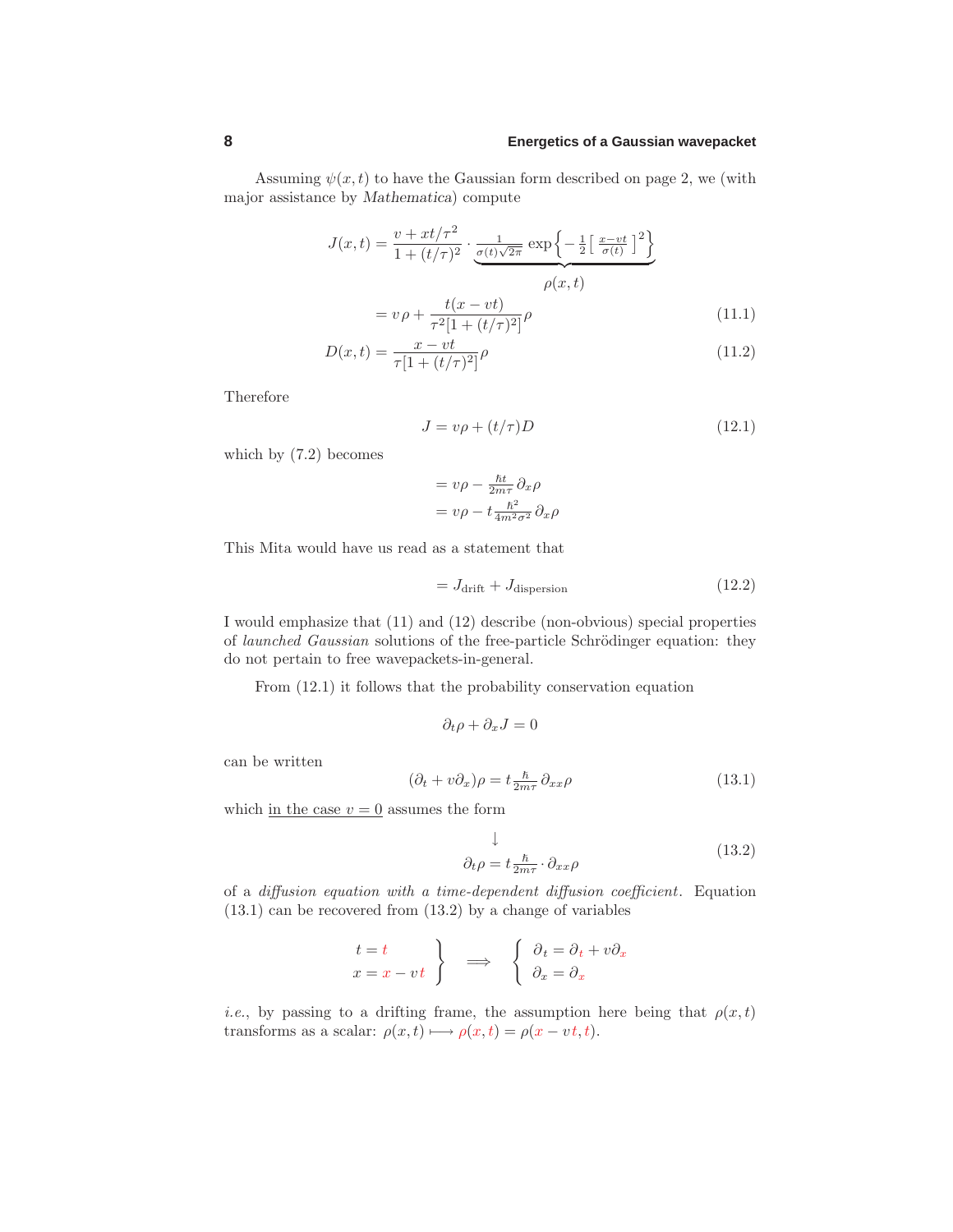Mita remarks that if we return with  $(12.1)$  to  $(8)$  we find that the energy density can be described

$$
\mathcal{E} = \frac{m}{2\rho} \Big[ \big( v\rho + (t/\tau)D \big)^2 + D^2 \Big]
$$
  
=  $\frac{1}{2}mv^2\rho + mv(t/\tau)D + \frac{m}{2\rho} \Big[ 1 + (t/\tau)^2 \Big] D^2$ 

Because  $D(x,t)$  is—whether one works from (7.2) (*i.e.*, from  $D \sim \partial_x \rho$ ) of from  $(11.2)$ —odd with respect to the point  $x = vt$ , it is evident (and confirmed by *Mathematica*) that  $\int D dx = 0$  (all t) so for purposes of E-evaluation we might as well write

$$
\downarrow
$$
  
=  $\frac{1}{2}mv^2\rho + \frac{m}{2\rho}\left[1 + (t/\tau)^2\right]D^2$ 

Trivially  $\int \rho dx = 1$ , while non-trivially  $\int \frac{m}{2\rho} \left[1 + (t/\tau)^2\right] D^2 dx = \hbar/4\tau$ . So we do in fact recover  $(1)$ . It becomes tempting at this point—at least in this specifically Gaussian context—to adopt these modificiations of the definitions proposed at (9):

$$
\mathcal{E}_{\text{drift}} \equiv \frac{1}{2} m v^2 \rho \qquad (14.1)
$$
  

$$
\mathcal{E}_{\text{dispersion}} \equiv \frac{m}{2\rho} \left[ 1 + (t/\tau)^2 \right] D^2
$$
  

$$
= \frac{m(x - vt)^2}{2\tau^2 \left[ 1 + (t/\tau)^2 \right]} \rho
$$
  

$$
= (\hbar/4\tau) \left[ \frac{x - vt}{\sigma(t)} \right]^2 \rho \qquad (14.2)
$$

Equation (1) can be considered on this basis to follow at once from

$$
\int \rho \, dx = \int \left[ \frac{x - vt}{\sigma(t)} \right]^2 \rho \, dx = 1 \quad : \quad \rho = \frac{1}{\sigma(t)\sqrt{2\pi}} \exp\left\{-\frac{1}{2}\left[\frac{x - vt}{\sigma(t)}\right]^2\right\}
$$

Note especially (in reference to Figure 2) that the  $E_{\text{drift}}$  and  $E_{\text{dispersion}}$  latent in (14) are time-independent; we have recovered an "eneregetic splitting theorem" of the type first encountered at the top of page 3.

Mita concludes his Gaussian §4 with the computation-based remark that

$$
\int (D^2/\rho) dx = \frac{\sigma^2 \hbar^2}{4m^2 \sigma^4 + t^2 \hbar^2}
$$

$$
= (\hbar/2m\sigma)^2 [1 + (t/\tau)^2]^{-1}
$$

from which, by  $\hbar/2m\sigma = \lambda/m$ , he extracts

$$
\lambda = \text{constant value of } \Delta p = m \bigg[ \left[ 1 + (t/\tau)^2 \right] \cdot \int (D^2/\rho) \, dx \bigg]^{\frac{1}{2}}
$$

But if one knew the value of  $\tau$ —as required to evaluate the expression on the right—one would already know the value of  $\lambda = \sqrt{2\tau/\hslash m}$ , so it is hard to see how the preceding equation can be read as compelling evidence that  $D$  is an "important object."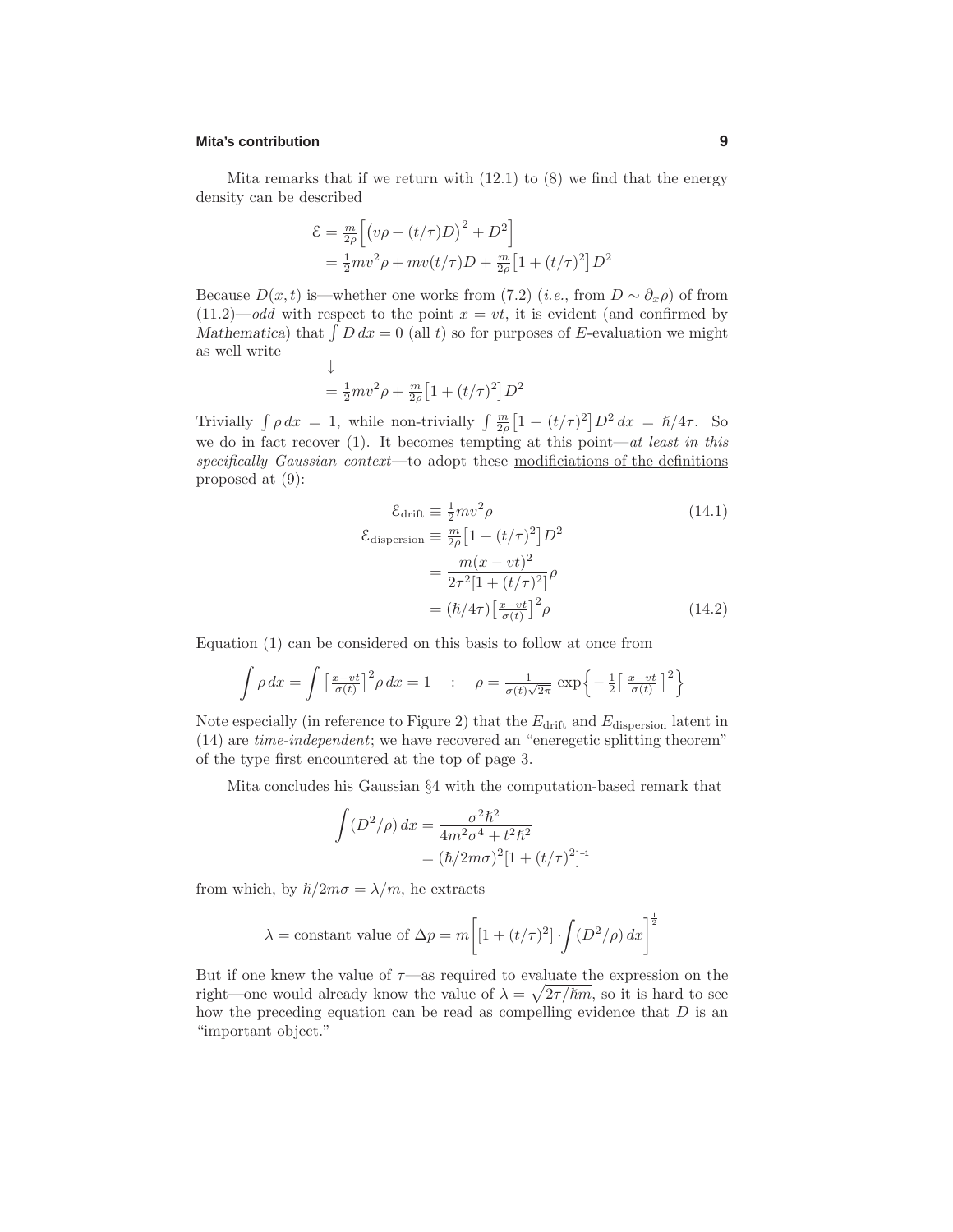Mita appears to have drawn inspiration from what he considers to be the "interesting graphical representation" of the free motion of a Gaussian wavepacket that appears as Figure 5.3 on page 87 (and also on the cover) of Richard Robinett's Quantum Mechanics: Classical Results, Modern Systems  $\mathscr$  Visualized Examples (1997). A slight variant of Robinett's figure is presented as his Figure 1, and my own reconstruction appears below:



FIGURE 3: Reconstruction of a figure first constructed by Robinett, and appropriated by Mita. Time t (in  $\tau$ -units) runs  $\rightarrow$ , and x runs  $\uparrow$ . The contours show the drift and dispersal of the Gaussian

$$
\rho(x,t) = \frac{1}{\sigma(t)\sqrt{2\pi}} \exp\left\{-\frac{1}{2}\left[\frac{x-vt}{\sigma(t)}\right]^2\right\}
$$
  
= NormalDistribution[  $vt$ ,  $\sigma\sqrt{1 + (t/\tau)^2}$  ]

with  $v = 0.7$ ,  $\sigma = 0.5$ ,  $\tau = 1.0$ . The bold red line is a graph of the "classical trajectory"  $x = vt$ . Points were selected randomly from the evolving distribution, connected by lines and plotted by means of the *Mathematica* commands

```
<<Statistics'Continuous Distributions'
qpath= Table[Random[
         NormalDistribution [.7t, .5\sqrt{1+t^2}]], \{t, 1, 200, 1\}]
ListPlot[qpath, PlotJoined→True];
```